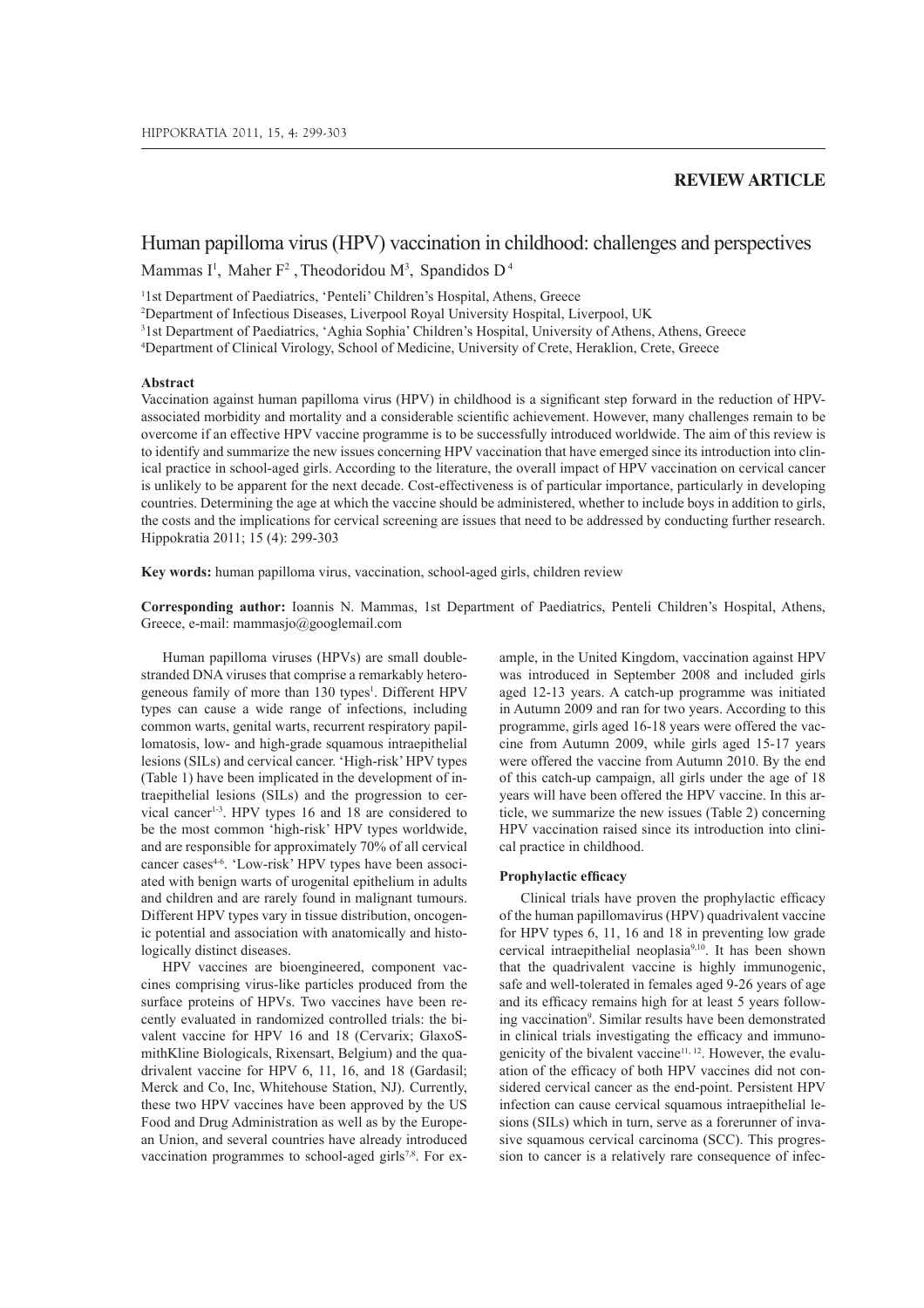tion and may take up to 20 years. Recent data indicate that persistent 'high-risk' HPV infection represents a significantly increased risk of developing high-grade SIL and may be used as a surrogate endpoint of progressive  $SILs<sup>13</sup>$ . However, this means that ongoing clinical trials need more time to prove beyond doubt that the HPV vaccines actually prevent cervical cancer. Moreover, the duration of protection that can be achieved with the current vaccines remains to be elucidated. Protection needs to be long-lived to have a significant impact on cervical cancer prevention in the population. The overall impact of HPV vaccination on cervical cancer will, however, not be noted during this decade<sup>14</sup>.

### **Therapeutic efficacy**

Current HPV vaccines have demonstrated efficacy in prophylaxis but suffer from a lack of evidence of therapeutic potential in women with high-grade cervical intraepithelial neoplasia<sup>15</sup>. Therapeutic cervical cancer vaccines have been extensively studied and have showed a very good safety profile<sup>16,17</sup>. Strategies used include vaccination with HPV peptides or proteins, alone or in pulsed dendritic cells, DNA vaccines, virus-like particles or viral and bacterial vectors. At the moment, several therapeutic HPV vaccines are in clinical development and in the majority of the studies, specific immunological and clinical responses have been noted.17 A new generation of efficacious therapeutic vaccines for the treatment of SILs and cervical cancer should be expected in the near future.

#### **Geographic variations**

Local prevalence of specific HPV types can play an important role in the effectiveness of HPV vaccination and thus needs to be considered in the design of policies to combat HPV. Several researchers have demonstrated that the distribution of different HPV types in women with cervical neoplasia varies according to geographic region<sup>6,18-20</sup>. HPV 16 and 18 are considered to be the most common HPV types and are responsible for approximately 70% of all cervical cancer cases<sup>6,19</sup>. However, a recent meta-analysis of low-grade SILs by Clifford et al revealed that the prevalence of HPV 16 ranges from 9% in Africa to 21% in Asia, while in Europe the prevalence is 19%<sup>18</sup> . A similar meta-analysis of high-grade SILs showed HPV 16 to be 32% in Africa, 37% in South America, 46% in North America and 53% in Europe<sup>19</sup>. Among cases with cervical cancer, the prevalence of HPV 16 varies consistently with the majority of cases being found in Europe and the lowest in Africa<sup>6</sup>. Among low-grade SILs, the prevalence of HPV 18 has been shown to be 5.3% in Africa, 7.1% in Asia, 9.2% in North America, 3.6% in South/Central America and 5.2% in Europe<sup>18</sup>. Among high-grade SILs, the respective prevalences range from 6.5% in Europe to 10% in North America, while the pattern is consistent among patients with cervical cancer<sup>19</sup>. Among women with SILs, the frequency of non-16/18 HPV types ranges from 34% to 68%. Large meta-analyses have demonstrated considerable geographical variation in the frequency of HPV sub-types associated with both low- and high-grade SILs. A high prevalence of non-16/18 HPV types is of great importance since no vaccines are currently available for these types.

#### **Cross-protection**

Taxonomically, the distinction between the 130 subtypes of this heterogenous virus is based on differences in the nucleotide sequences of three open reading frames (E6, E7 and L1). A difference of at least 10% is required to delineate a distinct subtype<sup>21</sup>. Both current and future HPV vaccine candidates are HPV type-specific, conferring immunity specifically against 'high-risk' types HPV 16 and 1822-24. It has been shown that prophylactic use of the quadrivalent HPV virus-like particle vaccine results in a neutralizing antibody response that is HPV type-specific against types HPV 6, 11, 16 and 18<sup>22</sup>. However, data strongly suggest that both vaccines can have a variable level of cross-protection against HPV types, which are genetically and antigenically closely related to the vaccine types<sup>25,26</sup>. Notably, cross-protection following vaccination by the bivalent HPV vaccine has been extended to 'high-risk' types HPV 45, 31 and 5223,26. Further research on cross-protection of the current HPV L1 virus-like particle vaccines against other HPV types and long-term follow-up studies are expected to clarify the role of HPV vaccination against non-16/18 HPV types.

## **Cervical screening**

Since HPV vaccines are not expected to prevent infection attributable to all 'high-risk' HPV types, cervical cancer-screening recommendations should continue to be followed for patients who have received the HPV vaccine<sup>27</sup>. Ensuring that women do not assume 'resistance' to cervical cancer once vaccinated, presents another challenge to the introduction of HPV vaccination<sup>28</sup>. This also implies that the cost of the HPV vaccination programme is additional to the existing costs of cervical screening<sup>29</sup>. Moreover, modifications to the current screening programme will have to consider the vaccination programme as well as emerging evidence regarding the impact of vaccination on cervical disease. The post-vaccination period may also present a challenge to the maintenance of skills in cytological screening incorporated in primary prevention programmes.

#### **Age target group**

To optimize the efficacy of the vaccination, it is necessary for it to be administered at an age when the greatest possible proportion of vaccinated individuals is not yet exposed to HPV. Consequently, pre-adolescent girls have thus far been considered as the primary target population for vaccination against HPV. The United States as well as several European countries have already decided to introduce vaccination programmes to girls aged 12<sup>8</sup> . This age has been selected since fewer adolescents of this age are likely to have been infected with HPV compared with older adolescents. However, the recent UNICEF In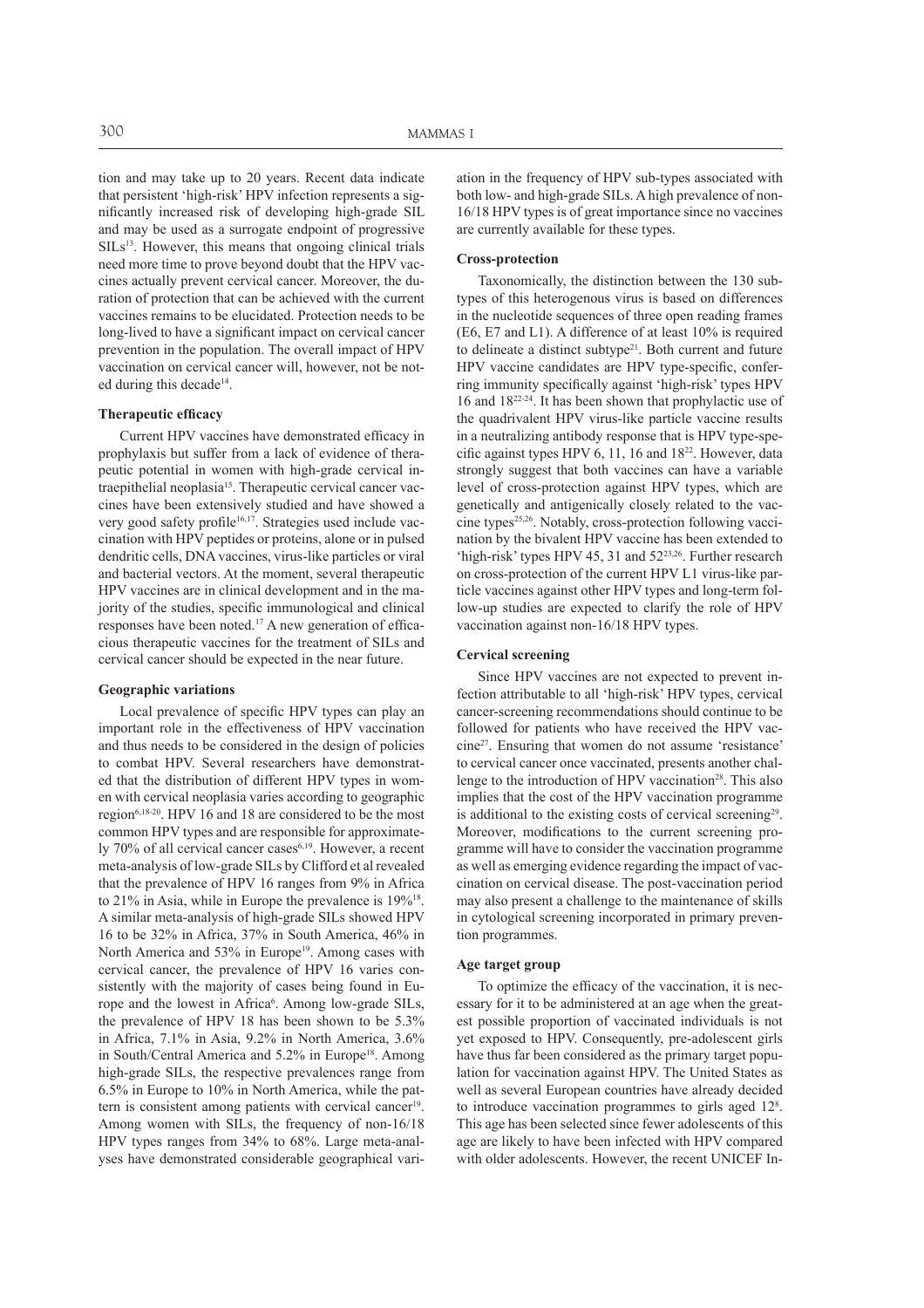**Table 1:** 'High-risk' HPV types implicated in the development of cervical cancer and 'high-risk' HPV types covered by the bivalent and the quadrivalent vaccines against HPV.

| 'High-risk' HPVs                                                      |
|-----------------------------------------------------------------------|
| 16, 18, 31, 33, 35, 39, 45, 51, 52, 56, 58, 59, 68, 73, 82            |
| 'High-risk' HPVs covered by the bivalent HPV vaccine<br> 16, 18       |
| 'High-risk' HPVs covered by the quadrivalent HPV<br>vaccine<br>16, 18 |

ocenti Report has highlighted different rates of sexual activity and age of first sexual contact in teenagers under the age of  $15$  in different countries<sup>30</sup>. This observation should be taken into account in the planning of vaccination programmes, perhaps necessitating the targeting of younger aged children in countries where sexual activity starts in younger age groups.

#### **Vaccinating adolescents versus neonates**

Compared to infants and young children, adolescents are less likely to obtain preventative care. Poor participation of adolescents in the vaccination programmes may lead to their under-immunization against HPV. To date, low rates of coverage have been observed both in the target and catch-up groups in several countries indicating that the cost-effectiveness of vaccination in combination with opportunistic screening or organized screening needs to be re-evaluated<sup>31</sup>. In contrast, introducing vaccination against HPV into neonatal schedules would assure high participation rates. It has been well demonstrated in clinical trials that vaccine administration is safe and effective in children as young as nine years of age<sup>32</sup>. However, no data are available for younger age groups. This limitation needs to be overcome before pre-adolescents or neonates can be considered as possible candidates for HPV vaccination.

#### **Vaccinating both boys and girls**

Many studies have highlighted the potential benefits of vaccinating males as well as females<sup>33-36</sup>. Genital warts caused by 'low-risk' HPV 6 and 11 infection are a very common sexually transmitted disease<sup>33</sup>. In contrast with 'low-risk' HPVs, infection from 'high-risk' HPV 16 and  $18$  is largely asymptomatic in males<sup>34</sup>. It has been demonstrated that in populations of a similar age, the prevalence of specific HPV types and the seroprevalence of specific anti-HPV antibodies are usually lower in men than women<sup>34</sup>. Whether these observations relate to lower viral load, duration or antibody responses in men compared with women has yet to be determined. The presence of HPV in men highlights their role in transmitting HPV to their sexual partners<sup>35</sup>. Including men in the vaccination programme against HPV can reduce the probability that a susceptible individual will come into contact with an infected partner<sup>36</sup>. This can suppress HPV trans**Table 2:** Challenges involving HPV vaccination since its introduction into clinical practice.

| Prophylactic efficacy                   |  |
|-----------------------------------------|--|
| Therapeutic efficacy                    |  |
| Geographic variations                   |  |
| Cross-protection                        |  |
| Cervical screening                      |  |
| Age target group                        |  |
| Vaccinating adolescents versus neonates |  |
| Vaccinating both boys and girls         |  |
| High cost                               |  |
| The three doses scheme                  |  |
| Parental and adolescent acceptance      |  |
| Developing countries                    |  |

mission and reduce the overall burden of cervical disease in females. The current high cost of HPV vaccine, however, remains a very real obstacle to including both boys and girls in the vaccination programme.

#### **High cost**

The cost of HPV vaccines is of particular importance in introducing vaccination programmes in high as well as in low-income countries<sup>37,38</sup>. The present cost of the HPV vaccine is approximately US\$360 in the United States and 500 Euro in European countries. In countries such as the UK, with tax-funded health-care systems, HPV vaccination programmes must prove their effectiveness and efficiency if they are to receive adequate funding. Thus, the issue raised is whether insurance companies will cover the costs of vaccination in countries with insurance-based health care, and whether patients without private insurance will be able to rely on state funded programmes. Possible solutions identified include mobilizing patient demand for increased public financing of HPV vaccines. We expect future analyses of cost-effectiveness to be more instrumental in policy-making regarding vaccines covering additional HPV types, therapeutic HPV vaccines, and novel diagnostic tests for biomarkers of HPV infection and disease integrated with cervical screening programmes<sup>39</sup>. The new generation of HPV vaccines is expected to cost less and this may contribute to greater financial coverage of HPV vaccines by governments, particularly in developing countries.

#### **The three doses scheme**

Three doses of the HPV vaccine over a six-month period have been recommended<sup>7</sup>. However, the challenges of incorporating a three-dose vaccine schedule into clinical practice cannot be underestimated. Research suggests that uptake of the first dose of HPV vaccine appears to be satisfactory<sup>9</sup>. However, second and third doses must be administered for the vaccine to be successful in generating an adequate immune response<sup>40</sup>. This necessitates that adequate consideration is given to political commitment, availability of staff, access to electronic databases and that adequate funding be made available for training and education.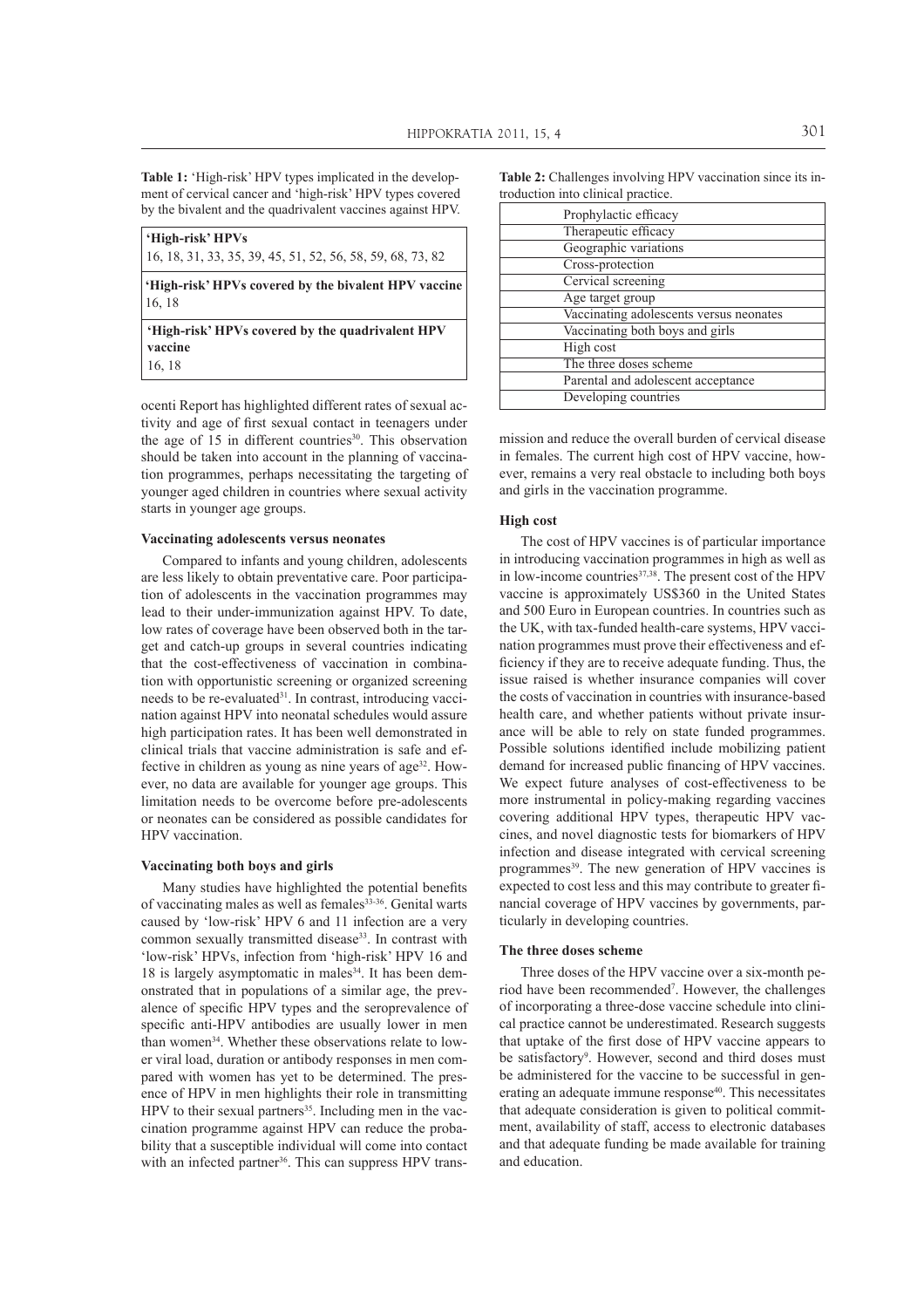## **Parental and adolescent acceptance**

Acceptance of HPV vaccination for adolescents by parents and health care providers is an important determinant of success of any HPV vaccination programme<sup>41-</sup> <sup>43</sup>. However, obstacles to HPV vaccine acceptance need to be overcome. These obstacles have been attributed to misunderstandings about HPV infection, cervical cancer screening and the sequelae of HPV infection<sup>41</sup>. The ethnic composition of the population, economic deprivation, the effectiveness of primary care and the acceptability of childhood vaccinations have been proposed as salient factors in explaining HPV vaccine uptake<sup>42</sup>. Education of adolescents and their parents about HPV infection and prevention of cervical cancer has to be provided by health care workers. Vaccination programmes carried out jointly in primary care and school settings would increase vaccine coverage<sup>43</sup>. Although it has been demonstrated that young women and parents are interested in HPV vaccines and they value the information and recommendations offered by health care providers, further effort is required.

#### **Developing countries**

HPV-related disease is very widespread and represents a vital clinical issue, particularly in developing countries<sup>8</sup>. However, vaccination against HPV in these countries remains a major challenge due to the high cost of the vaccines and the lack of effective vaccine delivery platforms for children and adolescents<sup>44</sup>. Local production options in developing countries leading to reduced prices and cheaper alternative technologies for HPV vaccine production will prove critical for their rapid introduction in developing countries.

#### **Conclusions**

The recent introduction of HPV vaccines into clinical practice in school-aged girls is definitely a significant preventative step and a considerable scientific achievement. However, many challenges and uncertainties (Table 2) have yet to be overcome and clarified if an effective HPV vaccine programme is to be successfully introduced worldwide. The overall impact of HPV vaccination on cervical cancer will not be observable for at least a decade. New therapeutic vaccines for the treatment of SILs and cervical cancer should be expected in the near future. Cost-effectiveness is of particular importance especially in developing countries. Determining the age at which the vaccine is administered, the possibility of including boys in addition to girls, as well as the integration into and maintenance of cervical screening uptake remain issues that need to be investigated; thus, more research on HPV and HPV vaccines is required.

#### **References**

- 1. zur Hausen H. Papillomaviruses and cancer: from basic studies to clinical application. Nat Rev Cancer. 2002;2:342-350.
- 2. Sanclemente G, Gill DK. Human papillomavirus molecular biology and pathogenesis. J Eur Acad Dermatol Venereol. 2002;16:231-240.
- 3. Peto J, Gilham C, Deacon J, Taylor C, Evans C, Binns W, et al. Cervical HPV infection and neoplasia in a large populationbased prospective study: the Manchester cohort. Br J Cancer. 2004;91:942-953.
- 4. Munoz N, Bosch FX, de Sanjose S, Herrero R, Castellsague X, Shah KV, et al. Epidemiologic classification of human papillomavirus types associated with cervical cancer. N Engl J Med. 2003;348:518-527.
- 5. Munoz N, Bosch FX, Castellsague X, Diaz M, de Sanjose S, Hammouda D, et al. Against which human papillomavirus types shall we vaccinate and screen? The international perspective. Int J Cancer. 2004;111:278-285.
- 6. Clifford GM, Smith JS, Plummer M, Munoz N, Franceschi S. Human papillomavirus types in invasive cervical cancer worldwide: a meta-analysis. Br J Cancer. 2003;88:63-73.
- 7. Stern P, Kitchener H. Vaccines for the prevention of cervical cancer. Oxford University press Inc, New York, 2008.
- Raffle AE. Challenges of implementing human papillomavirus (HPV) vaccination policy. BMJ. 2007;335:375-377.
- 9. The FUTURE II Study Group. Quadrivalent vaccine against human papillomavirus to prevent high-grade cervical cervical lesions. N Engl J Med. 2007;356:1915-1926.
- 10. FUTURE I/II Study Group, Dillner J, Kjaer SK, Wheeler CM, Sigurdsson K, Iversen OE, Hernandez-Avila M, et al. Four year efficacy of prophylactic human papillomavirus quadrivalent vaccine against low grade cervical, vulvar, and vaginal intraepithelial neoplasia and anogenital warts: randomised controlled trial. BMJ. 2010;341:c3493.
- 11. Paavonen J, Jenkins D, Bosch FX, Naud P, Salmerón J, Wheeler CM, et al. Efficacy of a prophylactic adjuvanted bivalent L1 virus-like-particle vaccine against infection with human papillomavirus types 16 and 18 in young women: an interim analysis of a phase III double-blind,randomised controlled trial. Lancet. 2007; 369: 2161-2170.
- 12. Medina DM, Valencia A, de Velasquez A, Huang LM, Prymula R, García-Sicilia J, et al. Safety and immunogenicity of the HPV-16/18 AS04-adjuvanted vaccine: a randomized, controlled trial in adolescent girls. J Adolesc Health. 2010;46:414-421.
- 13. Syrjänen K. Persistent high-risk human papillomavirus (HPV) infections as surrogate endpoints of progressive cervical disease. Potential new endpoint for efficacy studies with new-generation (non-HPV 16/18) prophylactic HPV vaccines. Eur J Gynaecol Oncol. 2011;32:17-33.
- 14. Kim J, Goldie S. Health and economic implications of HPV vaccination in the United States. N Engl J Med. 2008;359:821-832.
- 15. Kaufmann AM, Nieland JD, Jochmus I, Baur S, Friese K, Gabelsberger J, et al. Vaccination trial with HPV16 L1E7 chimeric virus-like particles in women suffering from high grade cervical intraepithelial neoplasia (CIN 2/3). Int J Cancer. 2007;121:2794- 2800.
- 16. Trimble CL, Peng S, Kos F, Gravitt P, Viscidi R, Sugar E, et al. A phase I trial of a human papillomavirus DNA vaccine for HPV16+ cervical intraepithelial neoplasia 2/3. Clin Cancer Res. 2009;15:361-367.
- 17. Radulovic S, Brankovic-Magic M, Malisic E, Jankovic R, Dobricic J, Plesinac-Karapandzic V. Therapeutic cancer vaccines in cervical cancer: phase I study of Lovaxin-C. J BUON. 2009;14:S165-168.
- 18. Clifford GM, Rana RK, Franceschi S, Smith J, Gough G, Pimenta JM. Human papillomavirus genotype distribution in low-grade cervical lesions: comparison by geographic region and with cervical cancer. Cancer Epimemiol Biomark Prev. 2005;14:1157- 1164.
- 19. Clifford GM, Smith JS, Aguardo T, Franceschi S. Comparison of HPV type distribution in high-grade cervical lesions and cervical cancer: a meta-analysis. Br J Cancer. 2003;89:101-105.
- 20. Mammas I, Vageli D, Spandidos DA. Geographic variations